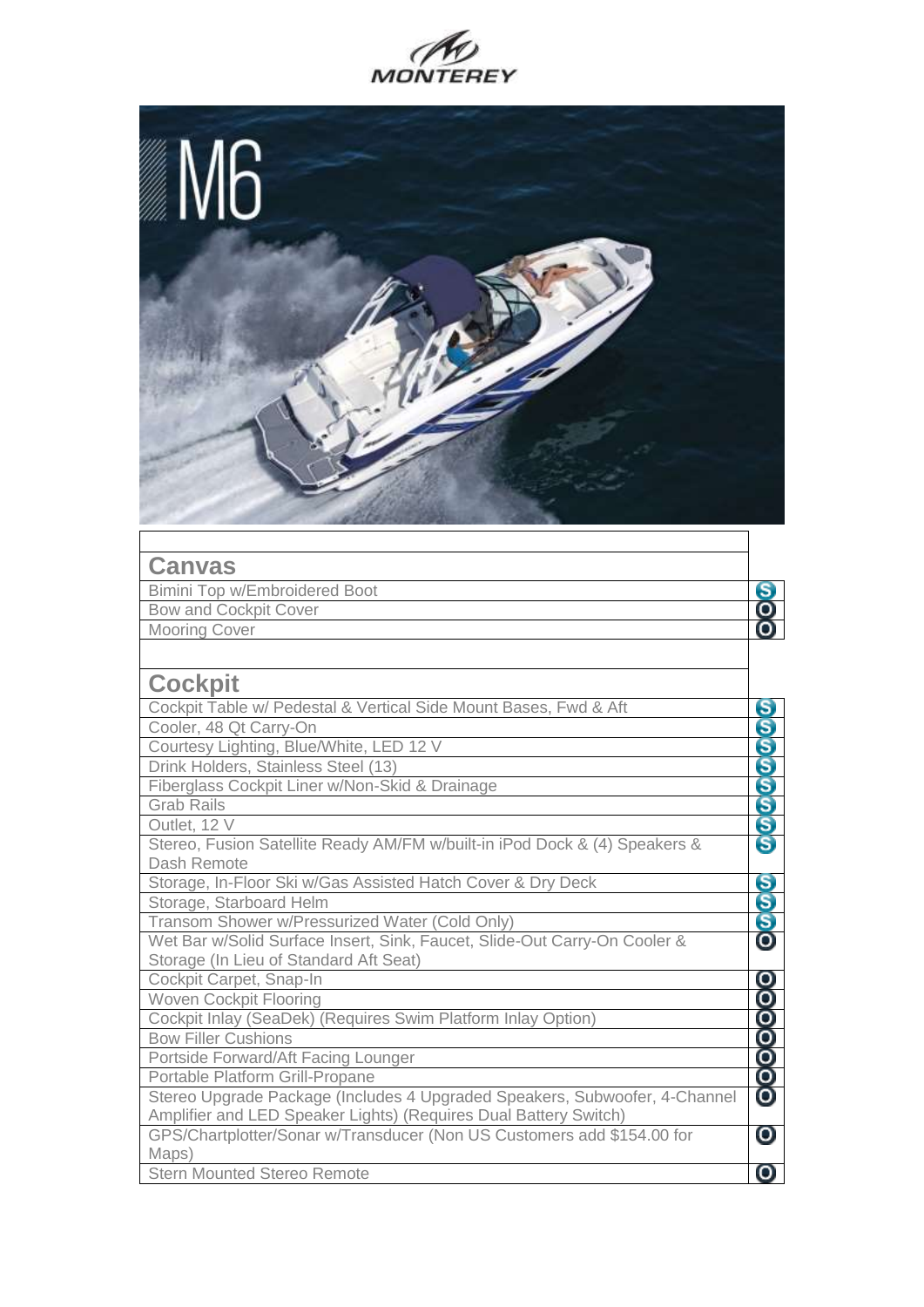| <b>Electrical Systems</b>                                         |
|-------------------------------------------------------------------|
| Battery Switch, Single, On/Off                                    |
| <b>Battery Tray</b>                                               |
| Weatherproof Electrical System w/Individual Circuit Protection    |
| <b>Transom Tilt Switch</b>                                        |
|                                                                   |
| <b>Engine Compartment</b>                                         |
| <b>Automatic Bilge Pump</b>                                       |
| <b>Bilge Blower</b>                                               |
| <b>Engine Hatch, Electrically Actuated</b>                        |
| Fire Port                                                         |
| Forced Air Ventilation w/Concealed Vents                          |
| Gel Coated Bilge & Engine Compartment                             |
|                                                                   |
| <b>Fuel Systems</b>                                               |
| <b>Double Clamped Fuel Lines</b>                                  |
|                                                                   |
| Head                                                              |
| Toilet (Porta-Potti)                                              |
| Vanity w/Solid Surface Top, Sink & Pullout Sprayer                |
| Flooring, Synthetic Wood                                          |
| Toilet, Pump-out Deck Fitting                                     |
| Electric Head System w/Holding Tank                               |
|                                                                   |
| <b>Helm</b>                                                       |
| Compass                                                           |
| Depth Sounder w/Shallow Water Alarm                               |
| Instrumentation w/Fog Resistant Gauges & Low Glare Night Lighting |
| MP3 Adapter                                                       |
| Outlet, 12 V                                                      |
| Steering Wheel, Black w/Silver Insert                             |
| Steering, Power Assisted                                          |
| Steering, Tilt                                                    |
| Switches, Lighted Weatherproof                                    |
|                                                                   |
| <b>Hull &amp; Deck</b>                                            |
| Air Assist Chine                                                  |
| <b>Barrier Coat, Vinylester</b>                                   |
| Boarding Ladder, Telescoping & Recessed, Bow                      |
| Bow & Stern Eyes, Stainless Steel, w/SS Backing Plate             |
| <b>Bow Hand Rails, Stainless Steel</b>                            |
| <b>Bow Plate, Stainless Steel</b>                                 |
| Cleats, Pull-up, Stainless Steel (6)                              |
| <b>Colored Hull &amp; Deck Stripe</b>                             |

**OOOO** 

တ်စစ်စစ်စ

 $\mathbf{S}$ 

00000

တ္တစ္တစ္တစ္တစ္တစ္တစ္တ

<mark>စစ်စစ်စစ်စစ်စစ်စ</mark>

Cooler Molded In, Bow Custom Hull Side Graphics Door, Walk-Thru at Helm Door, Walk-Thru at Transom